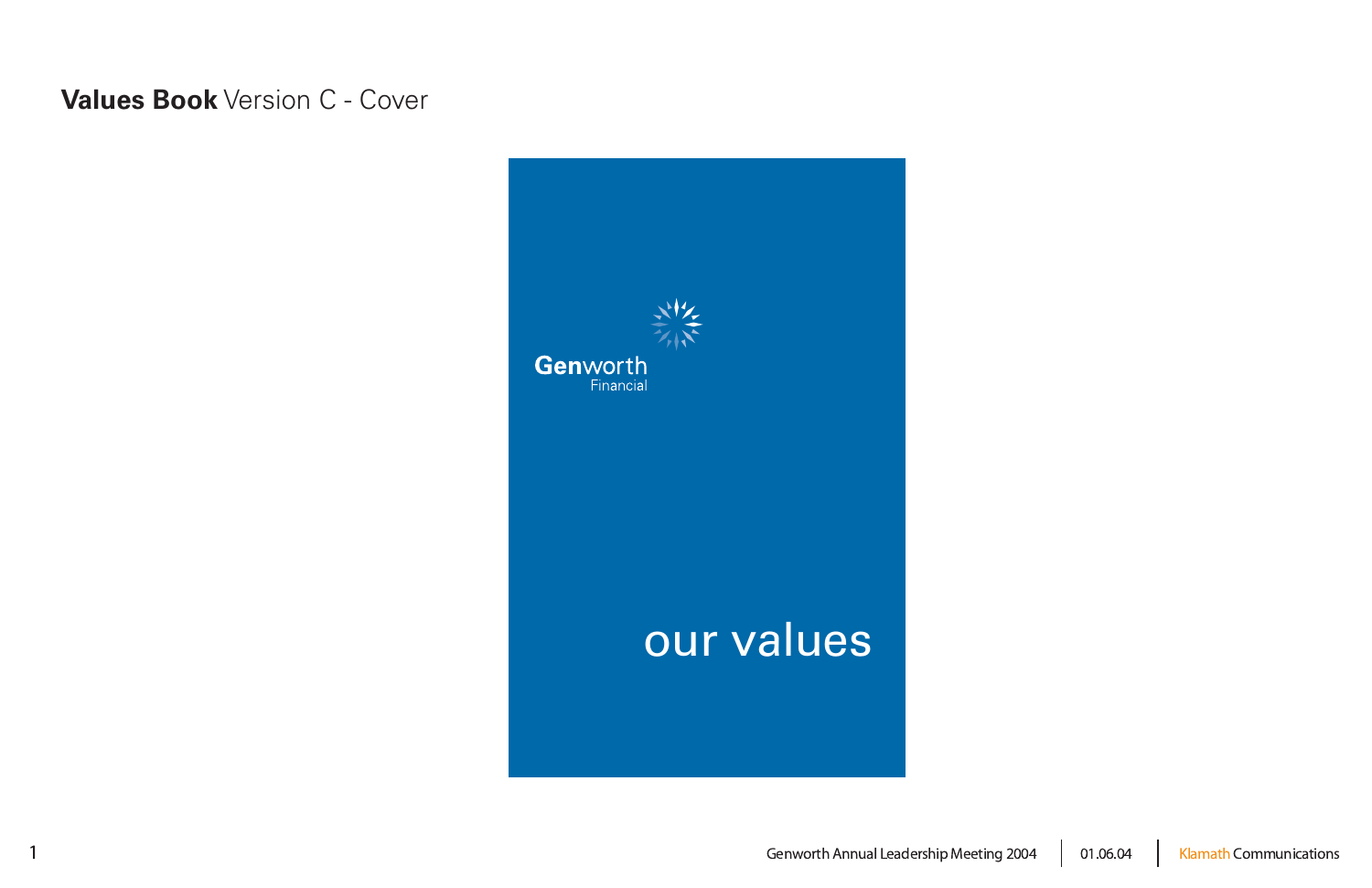We continually look for better ways to work, help our customers, and build our business. Innovation and fresh ideas take many shapes throughout our organization.

06.04

#### 4 | Klamath Communications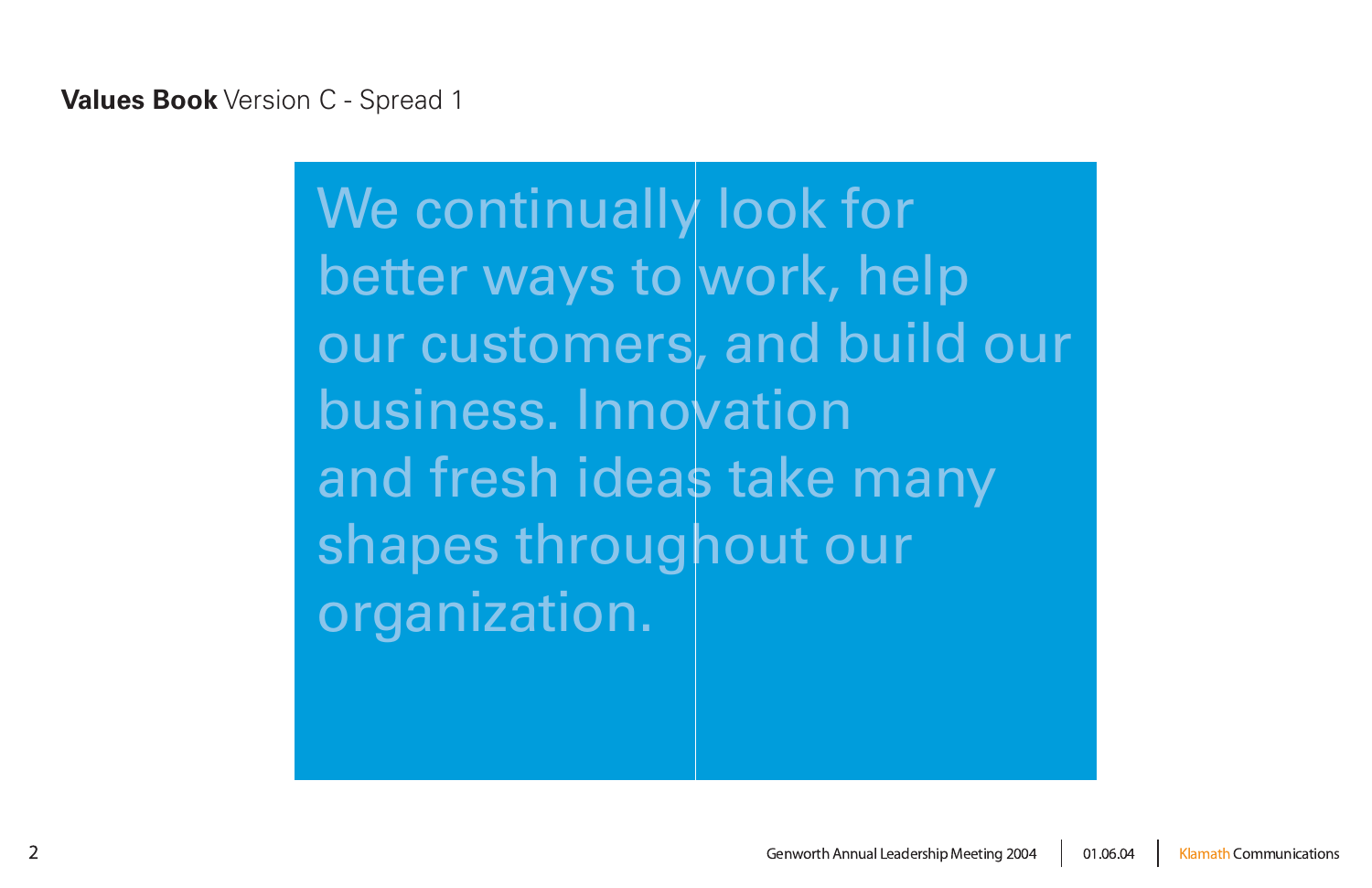# ingenuity

always looking for a better solution

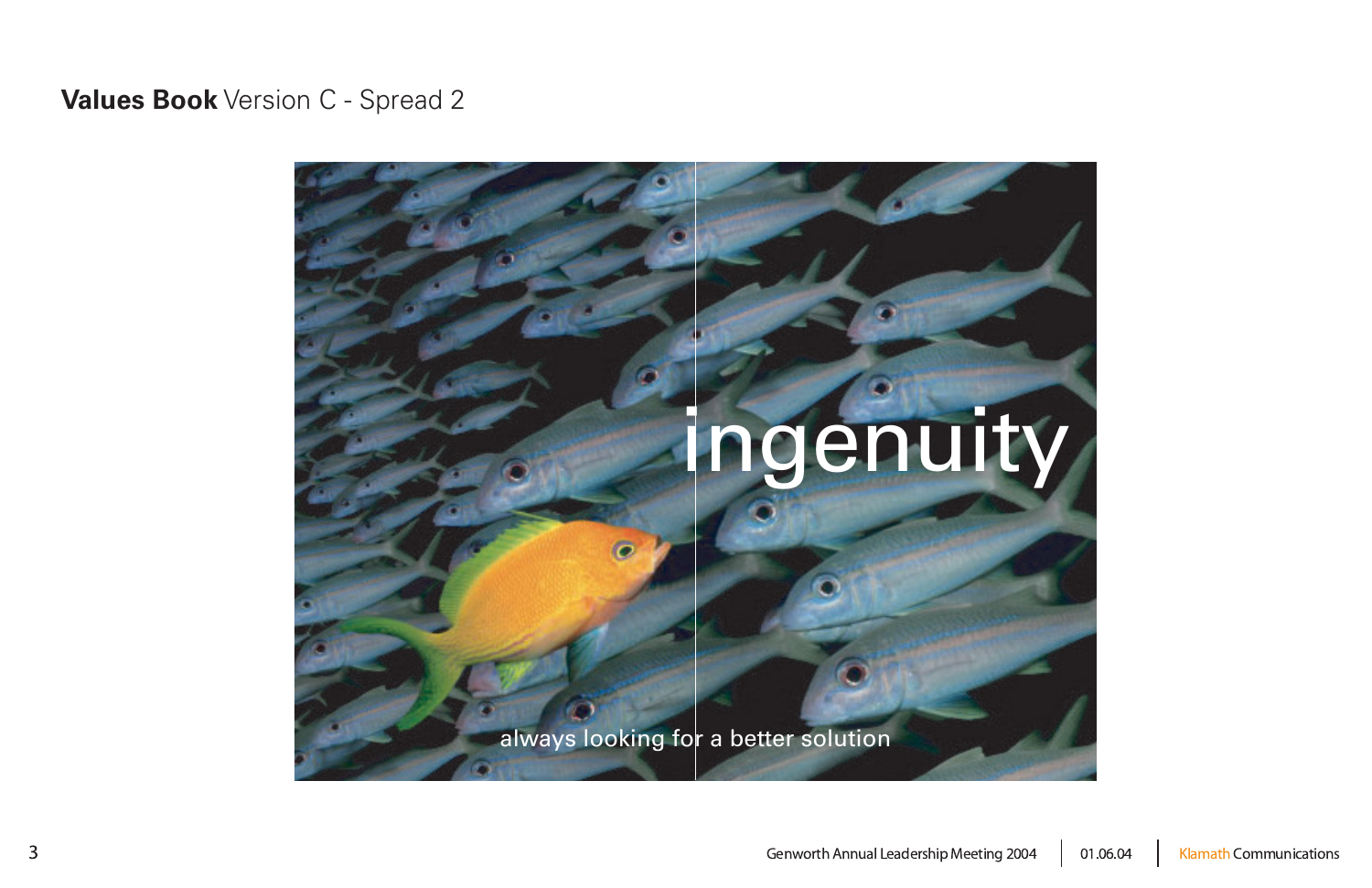# We make it easier to do business. By understanding the complexity of insurance and investments, we help chart the course and define the choices.

06.04 4 | Klamath Communications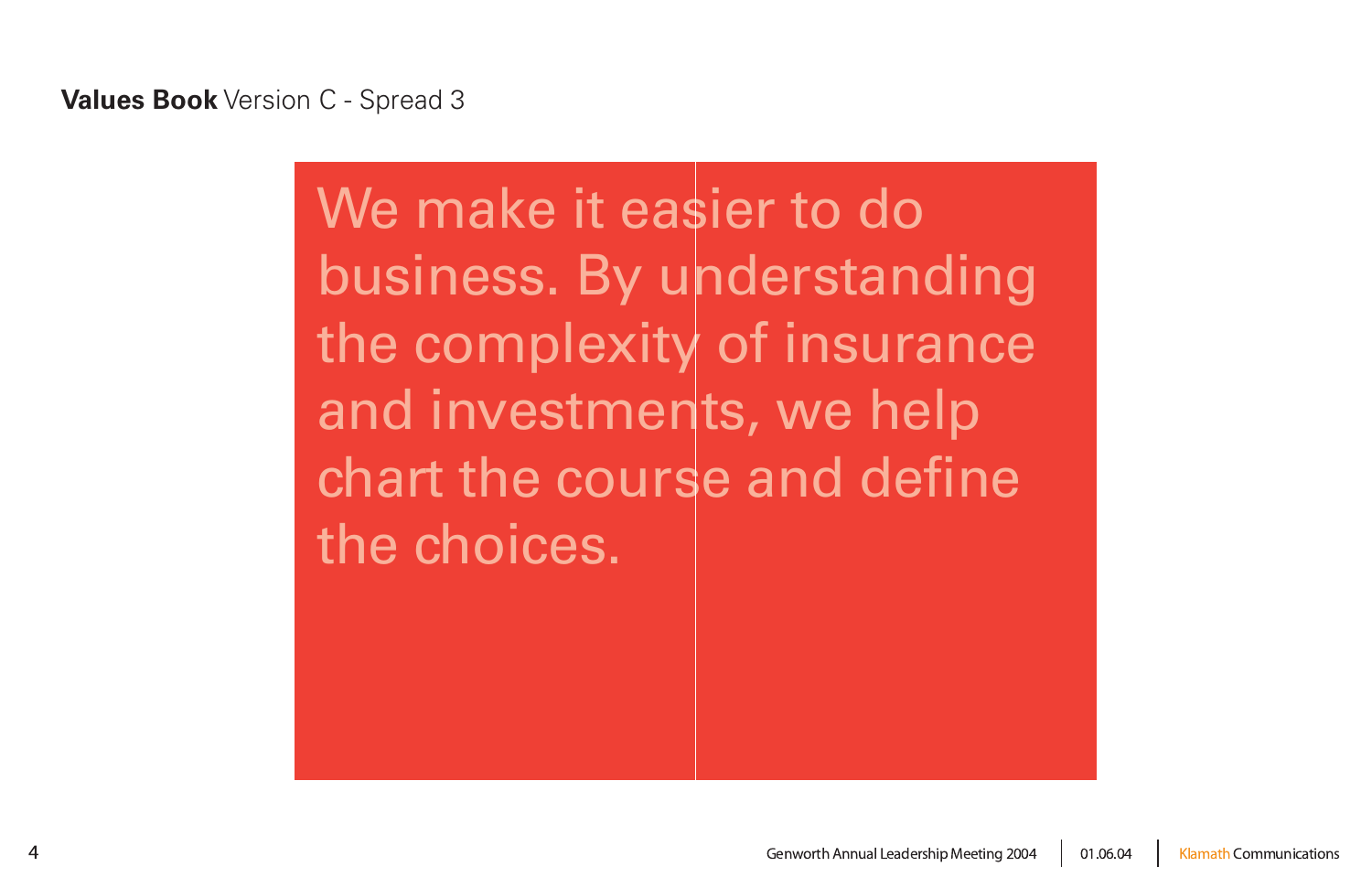

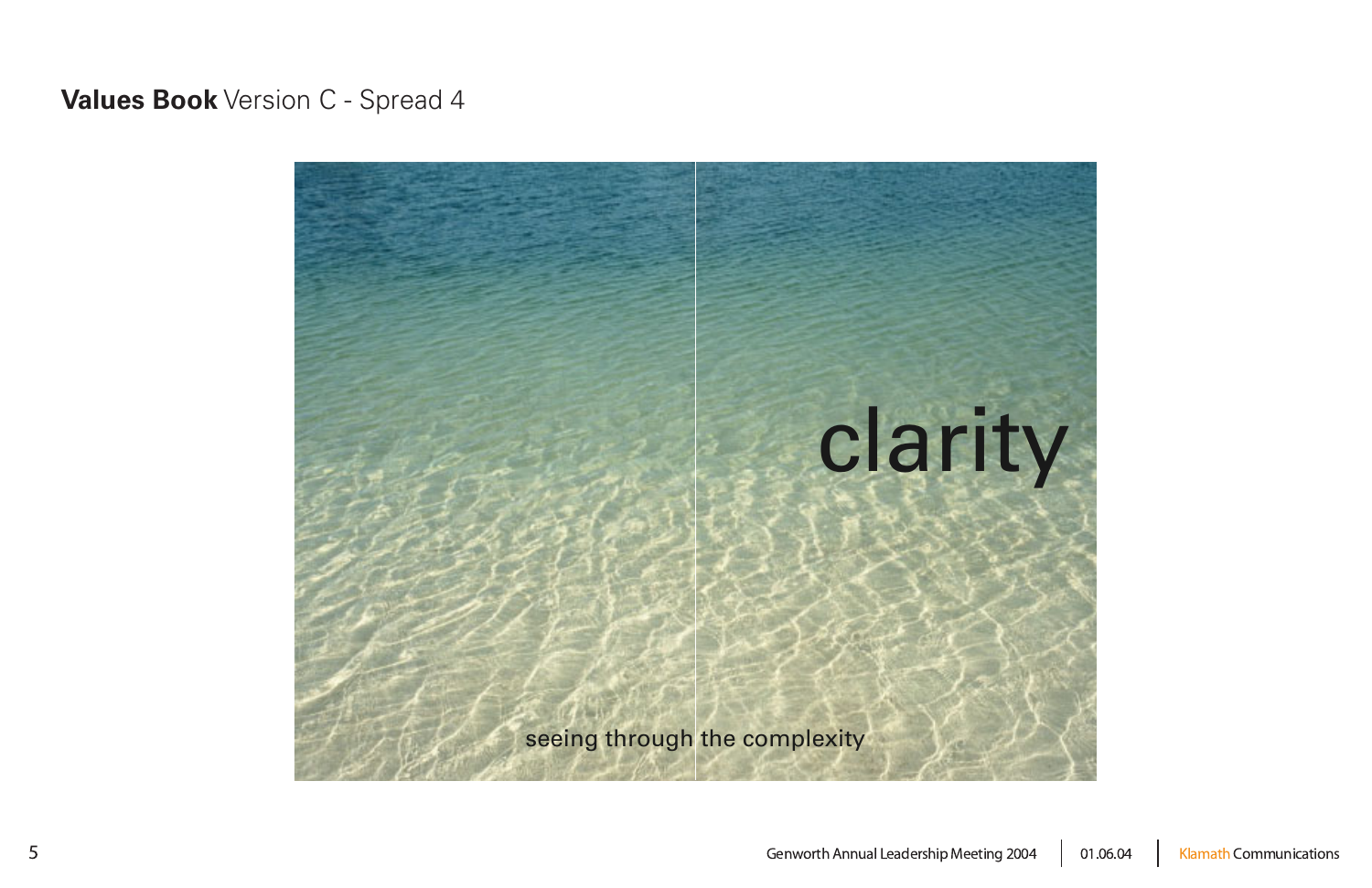We honor our promises and commitment to integrity. Exceptional performance grows naturally from our discipline, teamwork, deep expertise and superb products and services.



06.04 4 | Klamath Communications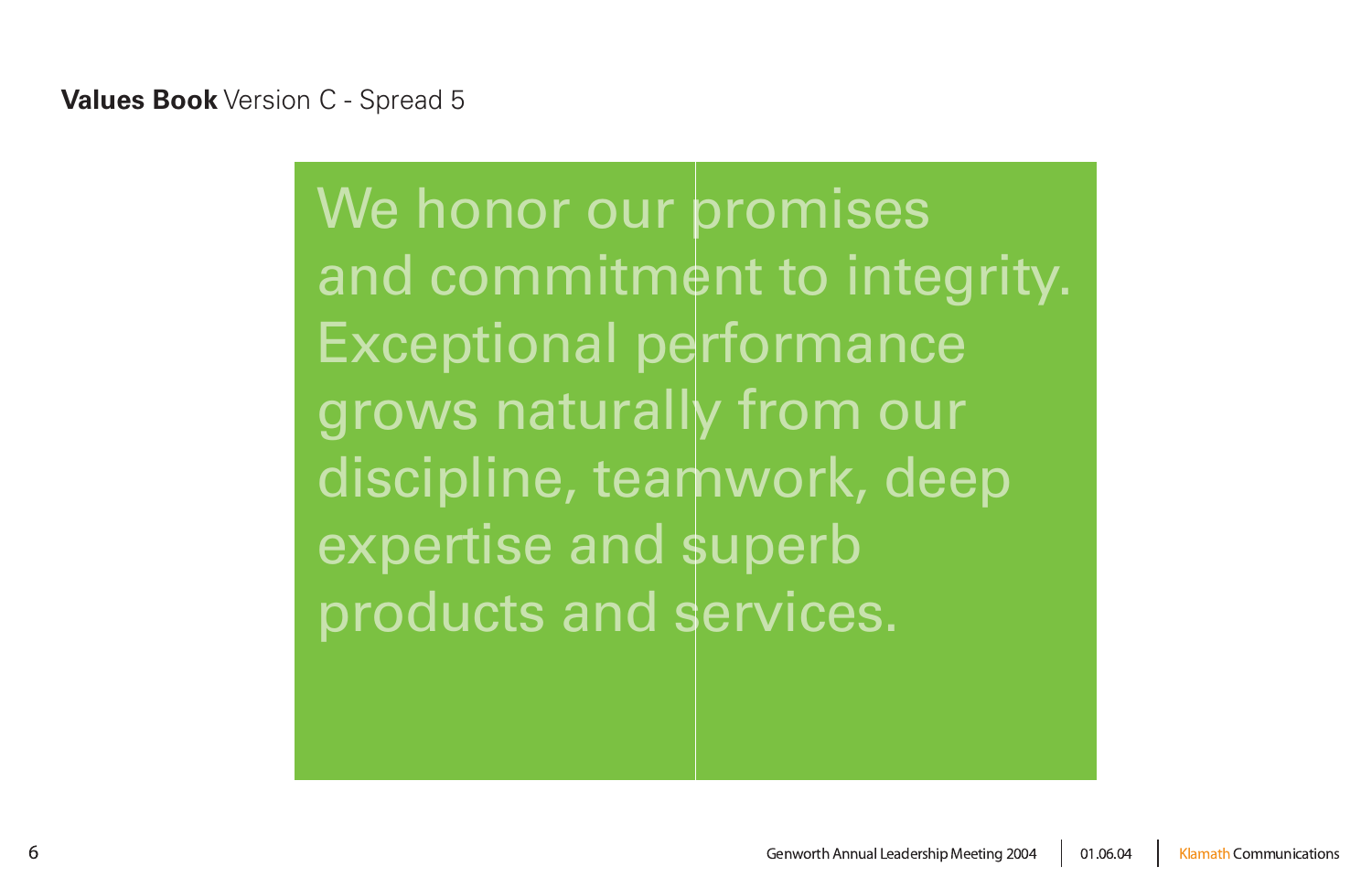# performance

committing to success with integrity



06.04 Klamath Communications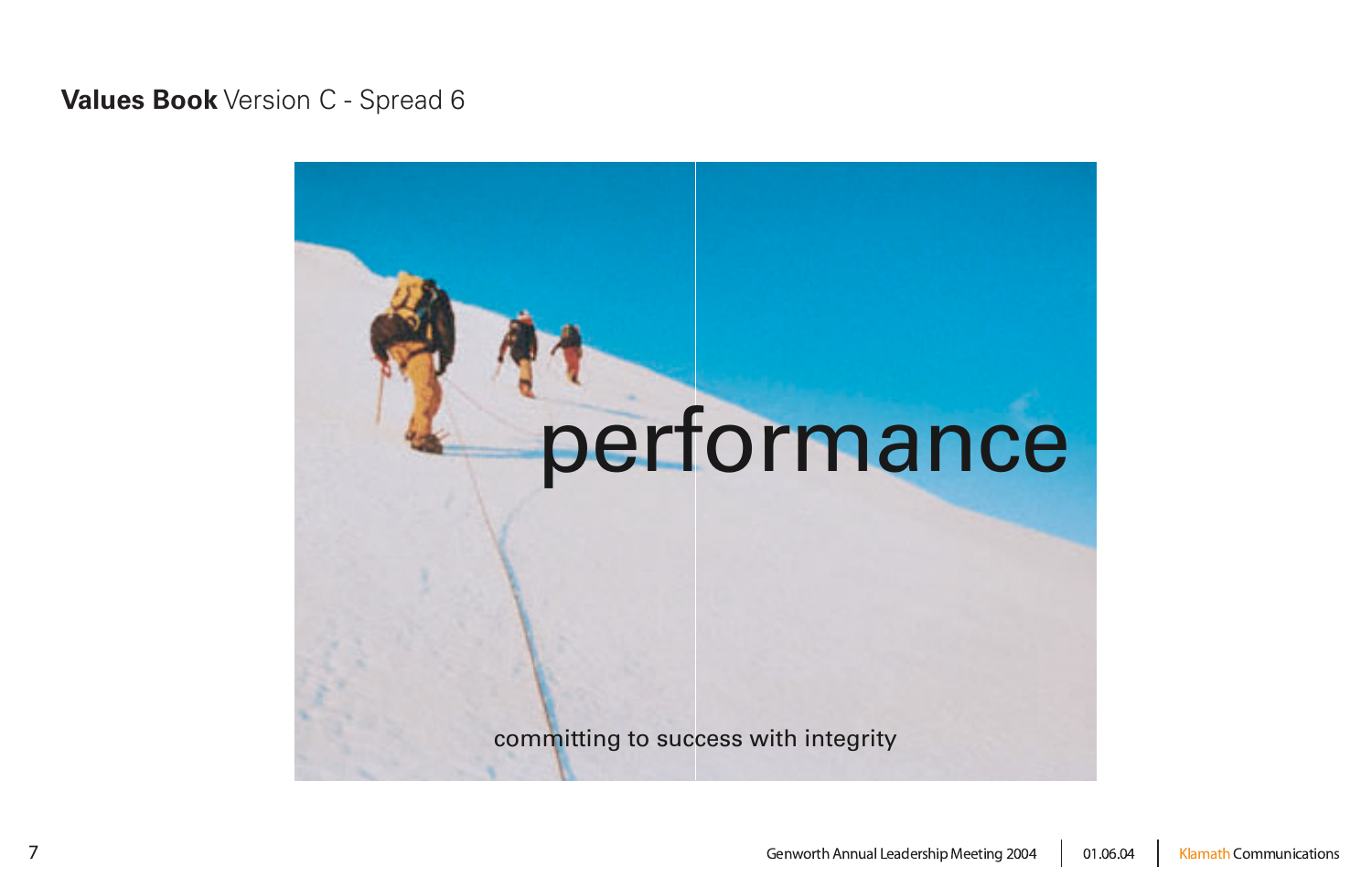

**Values Book** Version C - Spread 7

# We never forget the human dimension. We help people throughout their lives, especially when they need us most. Our personal touch sets us apart from other companies.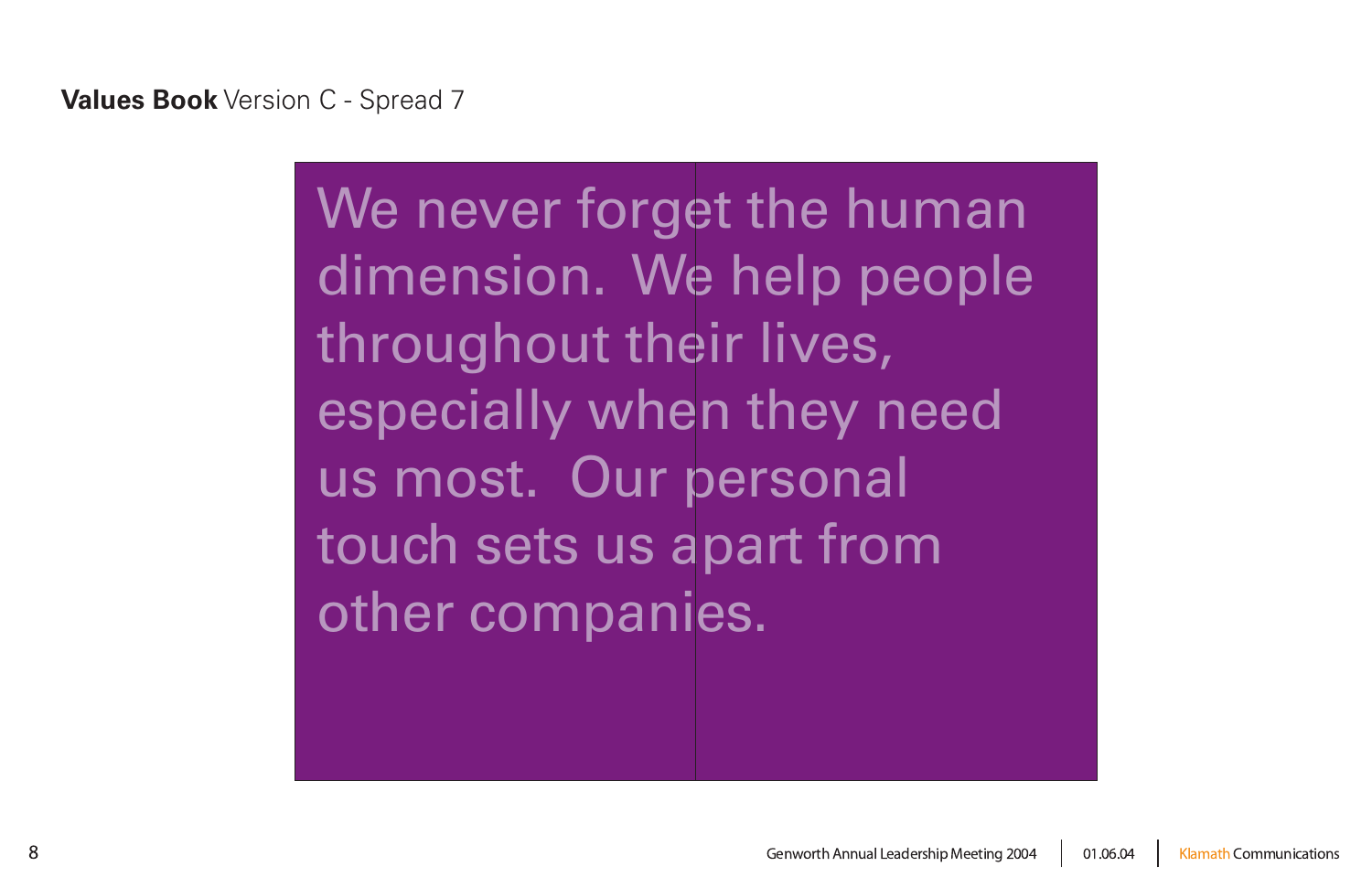